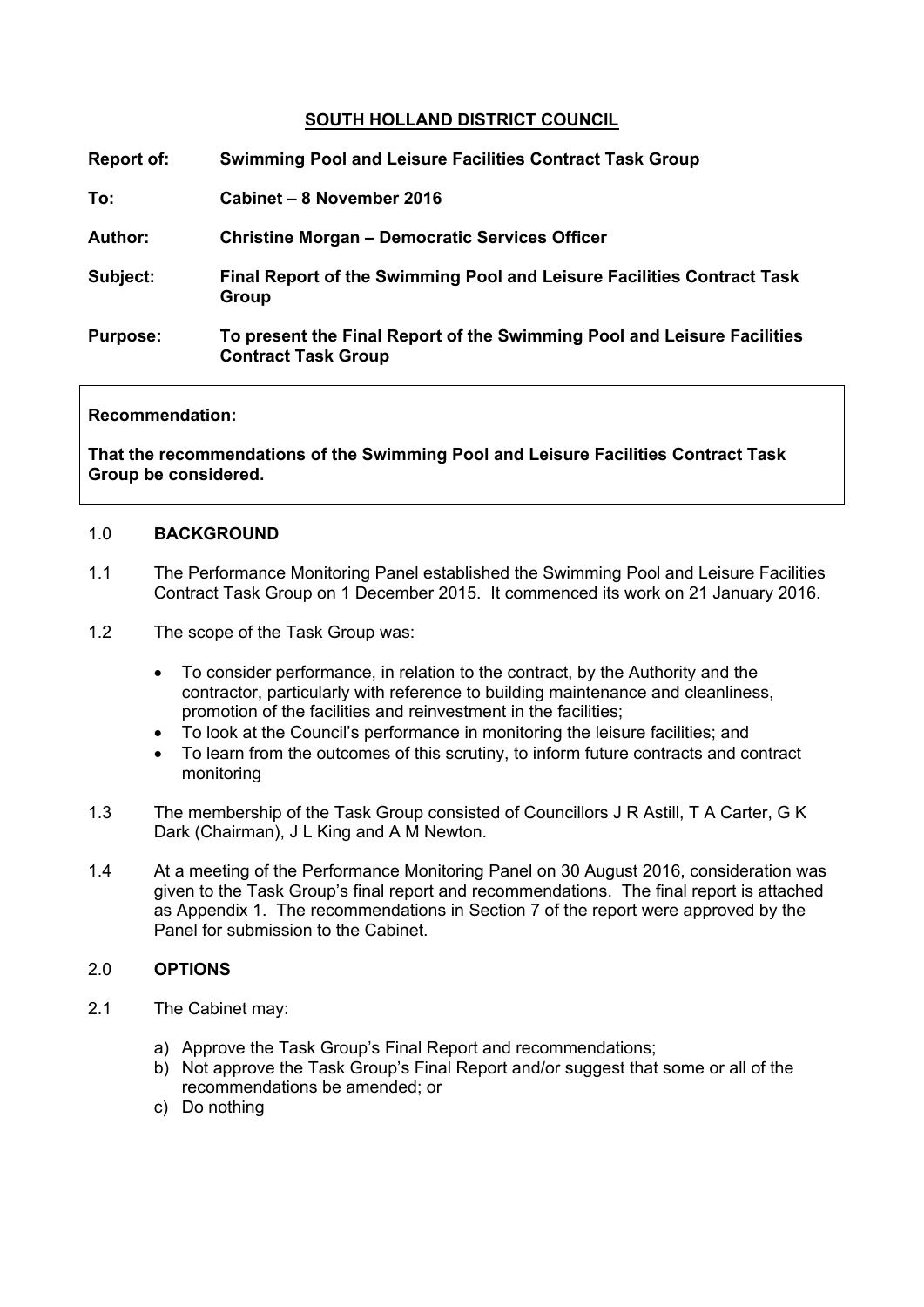# 3.0 **REASONS FOR RECOMMENDATION**

- 3.1 That if approved by the Cabinet, the report and its recommendations be taken on board to improve processes and procedures in the future, as identified.
- 3.2 That if agreed by the Cabinet, progress be updated to the Performance Monitoring Panel as identified

## 4.0 **EXPECTED BENEFITS**

- 4.1 That if approved by the Cabinet, the report and its recommendations be taken on board to improve processes and procedures in the future, as identified.
- 4.2 That if agreed by the Cabinet, progress be updated to the Performance Monitoring Panel as identified

### 5.0 **IMPLICATIONS**

## 5.1 **Constitution & Legal**

- 5.1.1 The service is currently subject to a formal contract which expires in 2018, and that contract contains a number of obligations on both parties.
- 5.1.2 This is an executive function and any changes to the arrangements will need to be approved by Cabinet unless they are outside of the Policy Framework or Budget, which would require Council approval.

#### 5.2 **Contracts**

5.2.1 Contract management is an issue that has been identified by the Task Group as an area requiring more robust management. In addition, the Task group commented that the large number of additions and variations to the Contract between the Council and the leisure provider over the years made it difficult to identify requirements clearly.

#### 5.3 **Corporate Priorities**

- 5.3.1 The work of the Task Group links to the following Corporate Priorities:
	- To provide the right services, at the right time and in the right way
	- To develop safer, stronger, healthier and more independent communities while protecting the most vulnerable

#### 5.4 **Health & Wellbeing**

5.4.1 Provision of leisure facilities is important for the health and wellbeing of the local community and as mentioned at 5.3.1 above, is linked to more than one of the Council's Corporate Priorities.

#### 5.5 **Reputation**

5.5.1 The Task Group was originally set up following criticism and adverse publicity in 2015 around cleanliness and 'wear and tear' of the swimming pool in Spalding specifically.